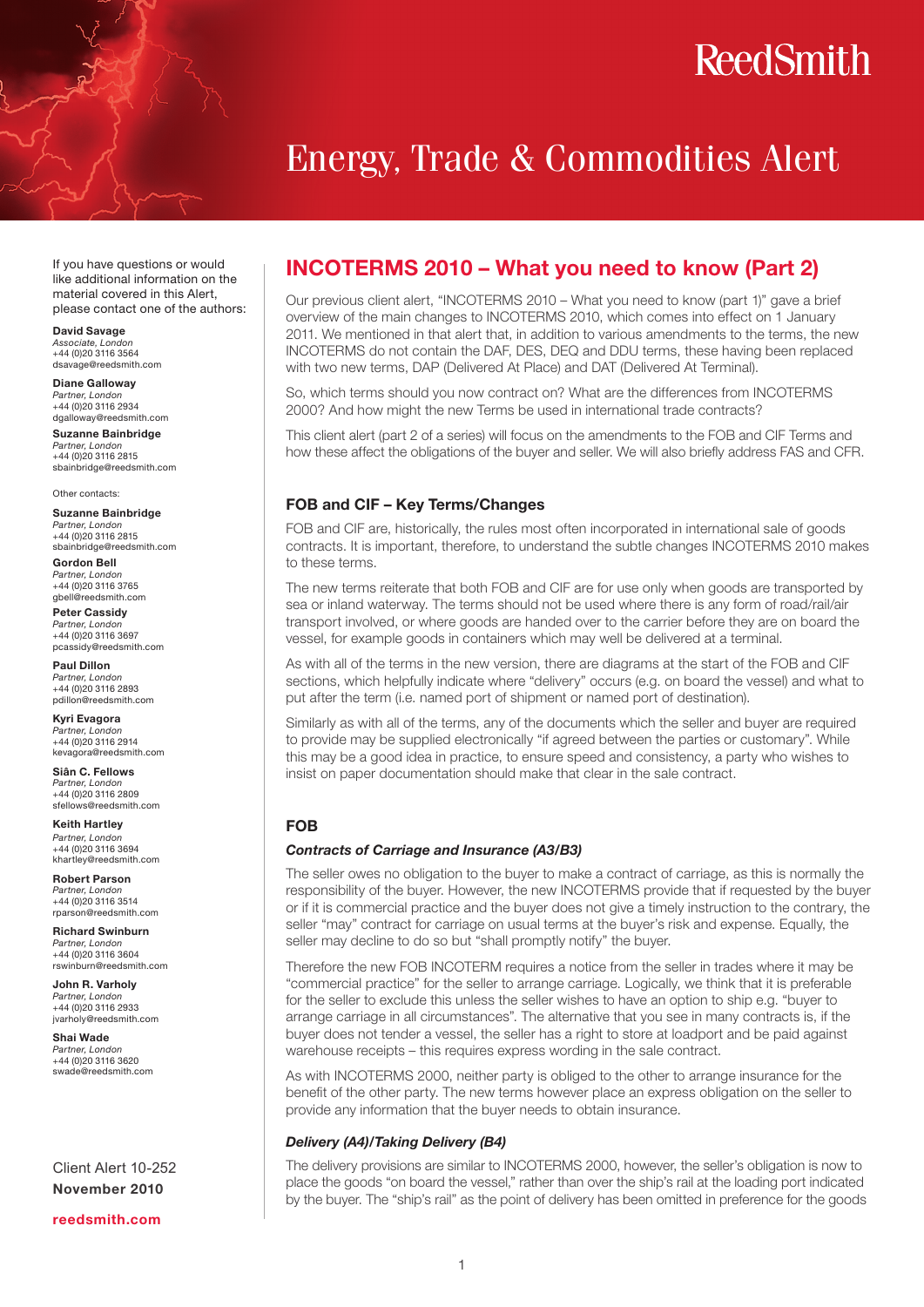# **ReedSmith**

being delivered on board the vessel in order to more closely reflect modern commercial reality and to avoid costly disputes over when exactly the goods pass the "ship's rail".

If no specific loading point has been indicated by the buyer, the new Terms make it clear that the seller may select the point that best suits the seller's purpose. In practice, it would be sensible to include an express provision enabling the seller to chose the loading point if that is what is agreed.

Finally the new Terms clarify that the seller may now perform its delivery obligation by procuring delivered goods as opposed to deliver goods itself. This simply reflects the current accepted practice in string sales.

#### *Risk (A5/B5)*

The transfer of risk provision remains the same, aside from the clarification that risk passes when the goods are on board the vessel, not when they pass over the ship's rail.

#### *Checking/Packaging/Marking (A9)*

INCOTERMS 2010 provide that the seller must actually pack the goods; under the previous Terms the obligation was only to provide packaging. In relation to the costs of "checking operations", the new Terms now provide that the cost of any pre-shipment inspection required by the authority of the export country is part of the costs that the seller must bear. Express terms should be used if the parties wish to allocate costs differently. The corollary of this in B9 is that the buyer is to bear the costs of any other mandatory pre-shipment inspection. Again additional terms would still be useful to avoid arguments as to the nature of any pre-shipment inspection.

#### CIF

#### *Contracts of Carriage/Insurance (A3/B3)*

The seller is required to obtain cargo insurance complying at least with the minimum cover provided by Clauses (C) of the Institute Cargo Clauses. Note, however, that this is the minimum level of insurance and covers only major casualties, such as total loss of cargo. The buyer also has the option of requiring that the seller provides, at the buyer's expense and where procurable, any additional cover, for example, cover provided by Clauses (A) or (B) of the Institute Cargo Clauses or any similar clauses and/or cover complying with the Institute War Clauses and/or Institute Strikes Clauses or any similar set of clauses. This acts as a sort insurance "bolt-on", but the buyer will be required to pay more for this. If the buyer wishes for the seller to arrange for this "bolt-on" insurance, it is recommended that this is included in the sale contract.

In INCOTERMS 2000, there were no specific references to Institute Cargo Clauses (A), (B) and (C), as well as the references to the Institute War Clauses and Institute Strikes Clauses.

The buyer must now provide the seller (upon request), with any information necessary for the seller to procure any additional insurance as request by the buyer and the seller must provide the buyer with the insurance policy or other evidence of insurance cover, as well as any information that the buyer needs to procure any additional insurance.

#### *Delivery (A4/B4)*

The seller may now deliver (in lieu of placing the goods onboard the vessel) by procuring the goods so delivered, provided that the goods are delivered on the agreed date or within the agreed period and in the manner customary at the port.

#### *Risk (A5/B5)*

The seller has to bear all risks of loss of or damage to the goods until they have been delivered on board the vessel. The concept of the "ship's rail" has been abandoned, given the uncertainty of when goods actually pass the ship's rail.

#### *Allocation of Costs (B6)*

In addition to those costs for which the buyer was responsible as detailed in INCOTERMS 2000, the buyer is now also responsible for the costs of any "bolt-on" insurance that it has requested. This is a formalisation of the previous arrangements made between parties.

#### *Checking/Packaging/Marking (A9)*

The seller is obliged to package the goods (as opposed to simply providing packaging), unless it is usual for the particular trade to transport the type of goods sold unpackaged.

Client Alert 10-252 November 2010 reedsmith.com